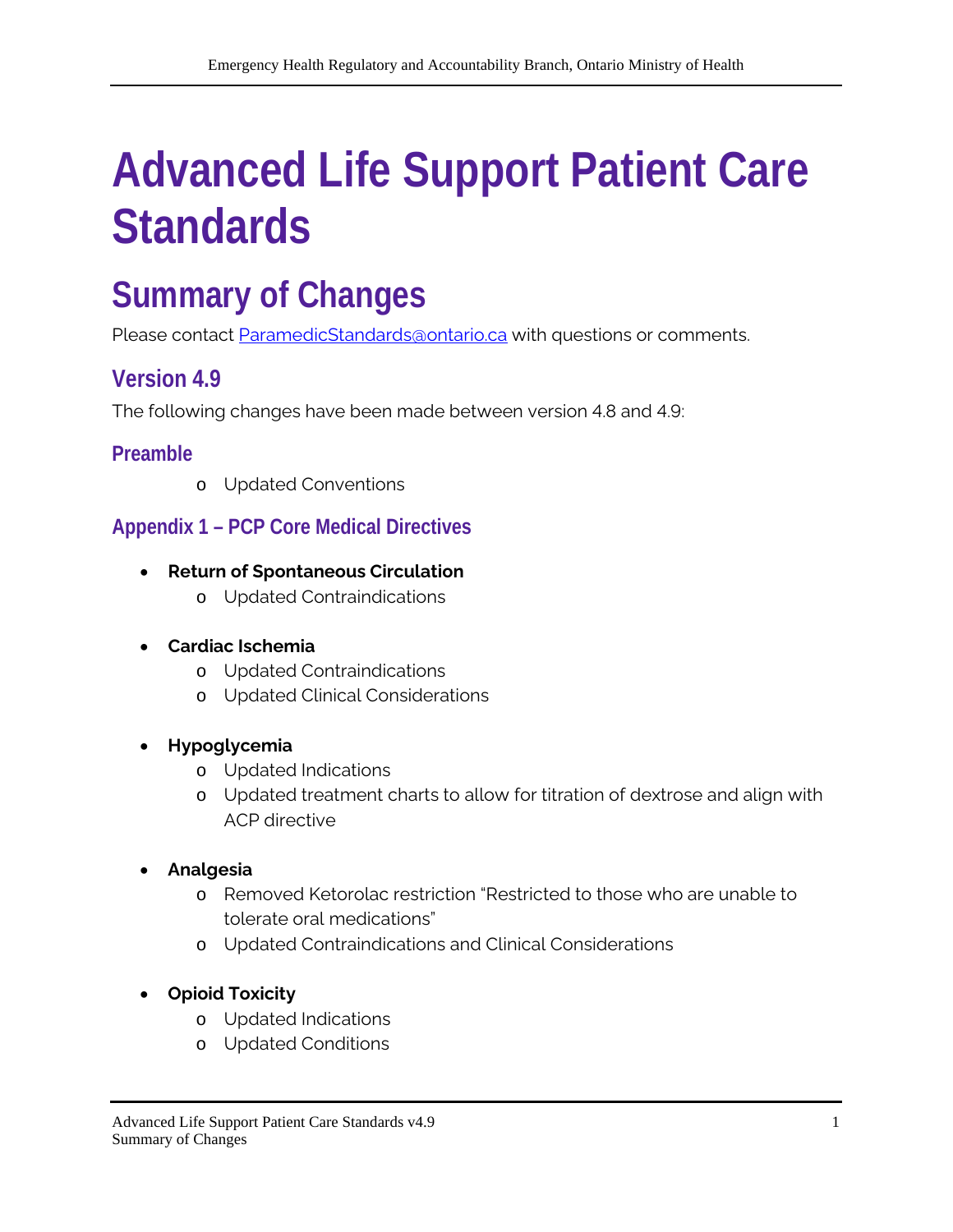- o Updated naloxone treatment chart
- o Updated Clinical Considerations

## **Appendix 2 – ACP Core Medical Directives**

#### • **Return of Spontaneous Circulation**

- o Updated Contraindications
- o Updated Clinical Considerations

#### • **Cardiac Ischemia**

- o Updated Contraindications
- o Updated Clinical Considerations

#### • **Cardiogenic Shock**

o Updated Contraindications

#### • **Symptomatic Bradycardia**

- o Updated Contraindications
- o Patch point removed
- o Updated Clinical Considerations

#### • **Hypoglycemia**

- o Updated Indications
- o Updated treatment chart to allow for titration of dextrose

#### • **Seizure**

- o Updated Contraindications
- o Updated treatment chart to allow for IO administration
- o Updated Clinical Considerations

#### • **Opioid Toxicity**

- o Updated Indications
- o Updated Conditions
- o Updated naloxone treatment chart

#### • **Orotracheal Intubation**

- o Minor update to define a GCS level for Lidocaine topical treatment
- **Analgesia**